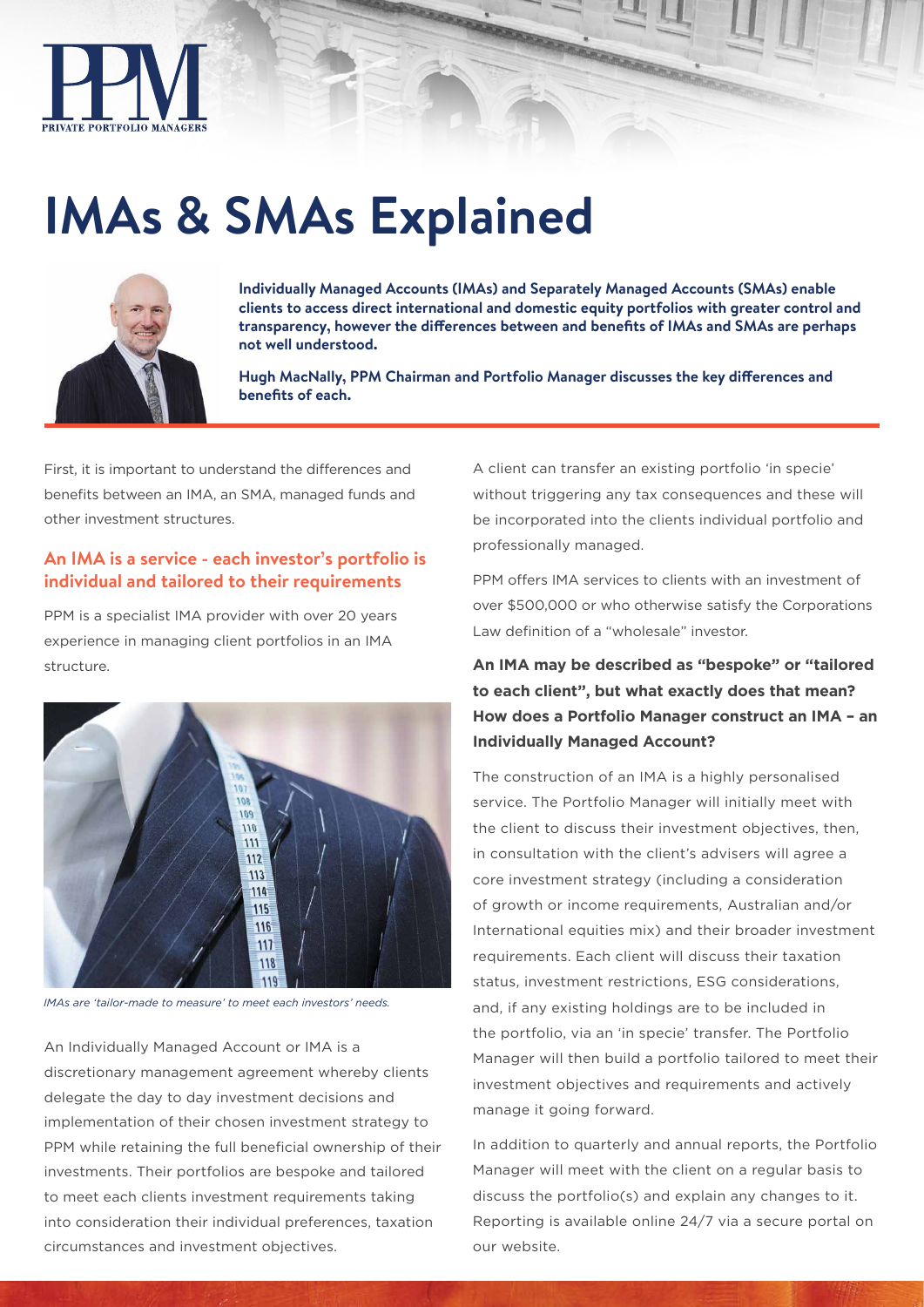

#### **IMA examples**

The best way to describe how an IMA works, and is tailored to each client's requirements, is to give examples:

#### **Example 1**

**Client Scenario:** The client has an existing portfolio that has large capital gains on securities that might have been held for some considerable time. Maybe they inherited some of the holdings, as such are significant capital gains tax consequences if the holdings are sold. In addition, the client is a senior employee of a listed company and has a large exposure to their employer security through a staff share scheme (ESS). The client may not want additional exposure through their portfolio or superannuation fund to that company.

**PPM IMA Solution:** The PPM Portfolio Manager would construct an IMA portfolio to initially carve out both the ESS company exposure and those securities with large capital gains from the portfolio, and then over time actively manage the bespoke portfolio to give the client a more balanced and diversified overall portfolio.

#### **Example 2**

**Client Scenario:** The client is paying a high personal tax rate and has equity investments both inside and outside their SMSF, for example in a family trust or in their personal name.

**PPM IMA Solution:** It consultation with the client's adviser(s) and Portfolio Manager may structure the IMA portfolio(s), so the family trust holds the securities that are expected to generate long term capital gains and the superannuation fund holds securities that are more likely to generate income (particularly franked). As such the trust might hold the majority of the US securities (as they often generate capital gain rather than income) and the superfund might focus more on domestic securities as they produce more income and maximise the benefit of franking in the superannuation fund. The object being to create for the client a well-diversified Australian and Global equities 'portfolio' with the maximum efficiency from a taxation perspective.

These examples are for illustrative purposes only and each client's individual circumstances will be taken into consideration in conjunction with the advice from the client and their investment advisers – however they demonstrate the individually tailored nature of an IMA and the clear benefits to those clients in the scenarios described.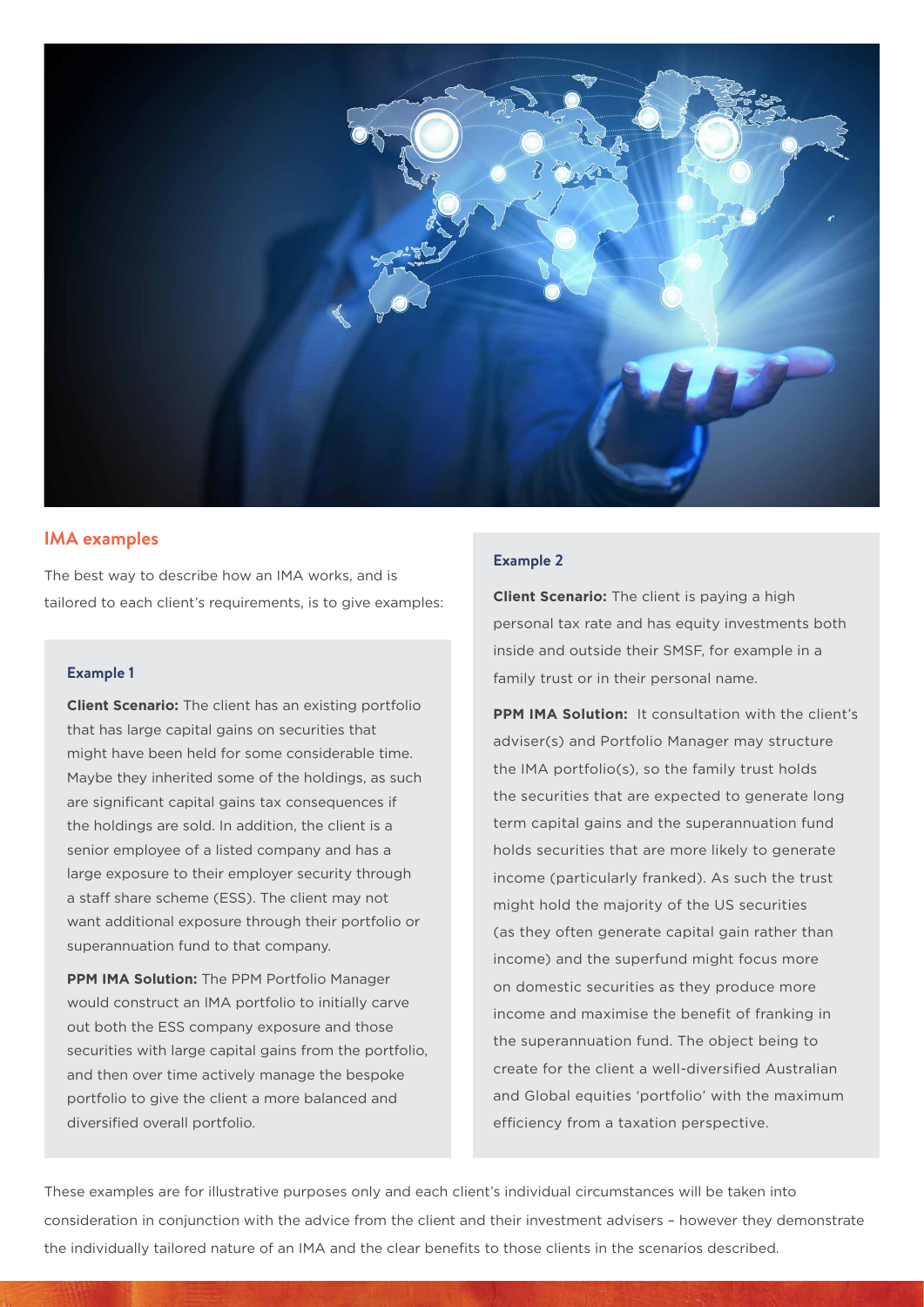# **An SMA is a product – each investor gets the same portfolio**

Under an SMA – a client invests in a model portfolio managed by a professional investment manager, all trading, administration and investment reporting is taken care of for the client by the platform administrator. The client's financial adviser will assist the client in determining whether an SMA is suitable to meet their investment requirements and which SMA or SMA models to select.



*"You can think of an SMA like buying a quality suit off the rack, every suit is the same, few changes can be made. It is up to you to determine which best suits you." commented Hugh MacNally.*

There are clear benefits of an SMA for a client. An SMA provides access to a professional manager and its research capability with the benefits of direct share ownership. Unlike a managed fund, each client is able to see exactly what investments are in their portfolio. Tax events and transaction costs are not shared across clients and the cost base of the clients investments will be the date of their investment in the model portfolio. Further, a model portfolio is typically a high conviction portfolio, with the total number of holdings in

the model limited to 20-25 securities whereas in a managed fund the number of securities is typically not specified and is typically much greater. Finally, as an SMA model is administered on a platform, the client does not need to manage the trading, corporate actions or any administrative aspects of their portfolio. Clients receive online access to their model portfolio as well as regular reporting for taxation purposes. The client pays investment management and administration fees.

SMAs are suitable investment products for clients who want a direct investment portfolio without having to spend time selecting, managing and monitoring their portfolios - as both the investment management and administration are handled by professionals. International SMAs enable clients to have direct access to international equities without the complexities and costs of managing international trading, custody and currencies.

### **PPM offers the Australian Equities Growth SMA and the Global Equities Growth SMA, for both general and superannuation investment.**

PPM's SMAs are structured under a managed investment scheme with the appropriate disclosure provided in a PDS by the platform provider. All compliance and administration is taken care of by the platform provider. Clients in consultation with their financial advisers can determine what model would best suit their investment requirements and can invest in a PPM SMA with as little as \$20,000 under the Australian Equities Growth SMA or \$50,000 for the Global Equities Growth SMA.

#### **Clear benefits of IMAs and SMAs**

The advantages of IMA and SMAs over other available investment structures are clear for clients. The table below details the key features of IMA, SMA and alterative investment structures. Direct ownership, transparency, cost and tax effectiveness are the core benefits IMA and SMA offer for investment management solutions for clients.

|  |  |  |  |  |  | Key features of SMA & IMA compared to other common investment structures |
|--|--|--|--|--|--|--------------------------------------------------------------------------|
|--|--|--|--|--|--|--------------------------------------------------------------------------|

| Feature                                    | <b>Managed Funds</b>             | <b>LICS</b>                      | <b>ETFS</b>                      | <b>SMAs</b>                    | <b>IMAS</b>                    |
|--------------------------------------------|----------------------------------|----------------------------------|----------------------------------|--------------------------------|--------------------------------|
| <b>Tax Efficiency</b>                      | Poor                             | Moderate                         | Good                             | Good                           | Excellent                      |
| Portability                                | None                             | None                             | None                             | Good                           | Excellent                      |
| Managed to Particular Tax<br>Outcome       | No.                              | Sometimes                        | No                               | <b>No</b>                      | Yes                            |
| Transparency                               | Poor-Moderate                    | Moderate                         | Good                             | Excellent                      | Excellent                      |
| Direct Ownership                           | No                               | No.                              | <b>No</b>                        | Yes                            | Yes                            |
| <b>Embedded Tax Liability</b>              | Often                            | Often                            | <b>Sometimes</b>                 | No                             | <b>No</b>                      |
| Capital Losses can be applied<br>to:       | Future gains within<br>structure | Future gains within<br>structure | Future gains within<br>structure | Any current or future<br>gains | Any current or future<br>gains |
| Variety of Investment Options              | Excellent                        | Good                             | Moderate                         | Moderate                       | Moderate                       |
| <b>Portfolio Construction</b>              | Manager's discretion             | Manager's discretion             | Manager's discretion             | Model portfolio                | Manager's discretion           |
| <b>Tailored Management</b>                 | No                               | No.                              | <b>No</b>                        | <b>No</b>                      | Yes                            |
| <b>Management Fee Tax</b><br>Deductibility | No                               | <b>No</b>                        | No                               | No                             | Yes                            |